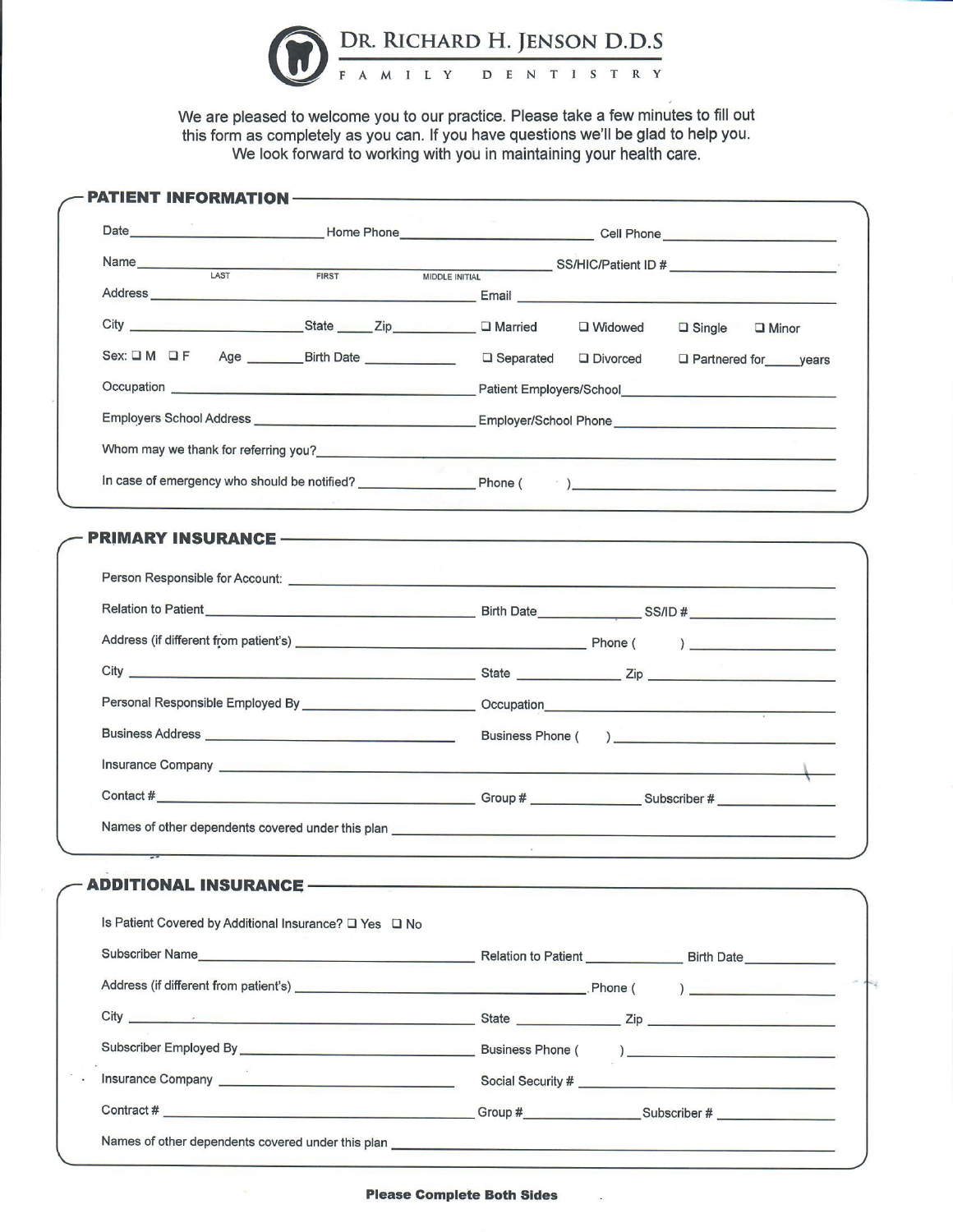|  | Check (?) if you have had problems with any of the following:                                                                                                                                                                                                                                                                                                                                                |                                                          |                         |                                                                                                                 |                                        |                               |  |  |
|--|--------------------------------------------------------------------------------------------------------------------------------------------------------------------------------------------------------------------------------------------------------------------------------------------------------------------------------------------------------------------------------------------------------------|----------------------------------------------------------|-------------------------|-----------------------------------------------------------------------------------------------------------------|----------------------------------------|-------------------------------|--|--|
|  | <b>D</b> Bad Breath                                                                                                                                                                                                                                                                                                                                                                                          | $\Box$ Grinding Teeth                                    |                         |                                                                                                                 |                                        | □ Sensitivity To Hot          |  |  |
|  | □ Bleeding Gums                                                                                                                                                                                                                                                                                                                                                                                              |                                                          |                         | □ Loose Teeth or Broken Filling                                                                                 | □ Sensitivity to Sweets                |                               |  |  |
|  | □ Clicking or Popping Jaw                                                                                                                                                                                                                                                                                                                                                                                    |                                                          | □ Periodontal Treatment |                                                                                                                 | □ Sensitivity When Biting              |                               |  |  |
|  | □ Food Collection Between Teeth                                                                                                                                                                                                                                                                                                                                                                              |                                                          | □ Sensitivity to Cold   | <b>Contract Contract Contract</b>                                                                               |                                        | Sores or Growth in Your Mouth |  |  |
|  |                                                                                                                                                                                                                                                                                                                                                                                                              |                                                          |                         |                                                                                                                 |                                        |                               |  |  |
|  |                                                                                                                                                                                                                                                                                                                                                                                                              |                                                          |                         |                                                                                                                 |                                        |                               |  |  |
|  |                                                                                                                                                                                                                                                                                                                                                                                                              |                                                          |                         |                                                                                                                 |                                        |                               |  |  |
|  |                                                                                                                                                                                                                                                                                                                                                                                                              |                                                          |                         |                                                                                                                 |                                        |                               |  |  |
|  | Have you ever taken any of the group of drugs collectively referred to as "fen-phen"? These include combinations of Lonimin, Adipex,<br>Fastin (brand names of brand names of phentermine), Pondimin (fenfluramine) and Redux (dexfenfluramine) Q Yes Q No                                                                                                                                                   |                                                          |                         |                                                                                                                 |                                        |                               |  |  |
|  |                                                                                                                                                                                                                                                                                                                                                                                                              |                                                          |                         |                                                                                                                 |                                        |                               |  |  |
|  |                                                                                                                                                                                                                                                                                                                                                                                                              |                                                          |                         |                                                                                                                 |                                        |                               |  |  |
|  | (Women) Are you pregnant? □ Yes □ No                                                                                                                                                                                                                                                                                                                                                                         |                                                          |                         | Nursing? □ Yes □ No                                                                                             | Taking birth control pills? □ Yes □ No |                               |  |  |
|  | Check (?) if you have or have had any of the following:                                                                                                                                                                                                                                                                                                                                                      |                                                          |                         |                                                                                                                 |                                        |                               |  |  |
|  | $\Box$ Anemia                                                                                                                                                                                                                                                                                                                                                                                                | □ Cortisone Treatments                                   |                         | $\Box$ Hepatitis                                                                                                |                                        | □ Scarlet Fever               |  |  |
|  | □ Arthritis, Rheumatism                                                                                                                                                                                                                                                                                                                                                                                      | □ Cough, Persistent                                      |                         | <b>L</b> High Blood Pressure                                                                                    |                                        | □ Shortness of Breath         |  |  |
|  | □ Artificial Heart Valves                                                                                                                                                                                                                                                                                                                                                                                    | □ Cough Up Blood                                         |                         | <b>Q HIV/AIDS</b>                                                                                               | □ Skin Rash                            |                               |  |  |
|  | □ Artificial Joints                                                                                                                                                                                                                                                                                                                                                                                          | $\square$ Diabetes                                       |                         | <b>Jaw Pain</b>                                                                                                 | $\Box$ Stroke                          |                               |  |  |
|  | $\square$ Asthma                                                                                                                                                                                                                                                                                                                                                                                             | $\Box$ Epilepsy                                          |                         | □ Kidney Disease                                                                                                |                                        | □ Swelling of Feet or Ankles  |  |  |
|  | $\Box$ Back Problems                                                                                                                                                                                                                                                                                                                                                                                         | $\Box$ Fainting                                          |                         | <b>Liver Disease</b>                                                                                            |                                        | Thyroid Problems              |  |  |
|  | □ Blood Disease                                                                                                                                                                                                                                                                                                                                                                                              | $\Box$ Glaucoma                                          |                         | Mitral Valve Prolapse                                                                                           |                                        | $\Box$ Tobacco Habit          |  |  |
|  | $\Box$ Cancer                                                                                                                                                                                                                                                                                                                                                                                                | $\Box$ Headaches                                         |                         | <b>Q</b> Pacemaker                                                                                              | $\square$ Tonsillitis                  |                               |  |  |
|  | □ Chemical Dependency                                                                                                                                                                                                                                                                                                                                                                                        | $\Box$ Heart Murmur                                      |                         | □ Radiation Treatment                                                                                           |                                        | $\Box$ Tuberculosis           |  |  |
|  | $\Box$ Chemotherapy                                                                                                                                                                                                                                                                                                                                                                                          | □ Heart Problems                                         |                         | Respiratory Disease                                                                                             | $\Box$ Ulcer                           |                               |  |  |
|  | □ Circulatory Problems                                                                                                                                                                                                                                                                                                                                                                                       | $\Box$ Hemophilia                                        |                         | Rheumatic Fever                                                                                                 |                                        | U Venereal Disease            |  |  |
|  | List medications you are currently taking: <u>New York Charles Allergies: New York Charles Allergies:</u>                                                                                                                                                                                                                                                                                                    |                                                          |                         |                                                                                                                 |                                        |                               |  |  |
|  |                                                                                                                                                                                                                                                                                                                                                                                                              |                                                          |                         |                                                                                                                 |                                        |                               |  |  |
|  | AUTHORIZATION -                                                                                                                                                                                                                                                                                                                                                                                              |                                                          |                         | the contract of the contract of the contract of the contract of the contract of the contract of the contract of |                                        |                               |  |  |
|  |                                                                                                                                                                                                                                                                                                                                                                                                              |                                                          |                         |                                                                                                                 |                                        |                               |  |  |
|  | I certify that I, and/or my dependent(s) have insurance coverage with                                                                                                                                                                                                                                                                                                                                        | and assign directly to<br>NAME OF INSURANCE COMPANY(IES) |                         |                                                                                                                 |                                        |                               |  |  |
|  | Dr. Richard H. Jenson all insurance benefits, if any, otherwise payable to me for services rendered. I understand that I am financially<br>responsible for all charges whether or not paid by insurance. I authorize the use of my signature on all insurance submissions.                                                                                                                                   |                                                          |                         |                                                                                                                 |                                        |                               |  |  |
|  | The above-named dentist may use my health care information and may disclose such information to the above-named Insurance Com-<br>pany(ies) and their agents for the purpose of obtaining payment for services and determining insurance benefits or the benefits payable<br>for related services. This consent will end when my current treatment plan is completed or one year from the date signed below. |                                                          |                         |                                                                                                                 |                                        |                               |  |  |
|  |                                                                                                                                                                                                                                                                                                                                                                                                              |                                                          |                         |                                                                                                                 |                                        |                               |  |  |
|  | SIGNATURE OF PATIENT, PARENT, GUARDIAN OR PERSONAL REPRESENTATIVE                                                                                                                                                                                                                                                                                                                                            |                                                          |                         |                                                                                                                 |                                        | DATE                          |  |  |
|  |                                                                                                                                                                                                                                                                                                                                                                                                              |                                                          |                         |                                                                                                                 |                                        |                               |  |  |
|  | PRINT NAME OF PATIENT, PARENT, GUARDIAN OR PERSONAL REPRESENTATIVE<br>RELATIONSHIP TO PATIENT<br>Payment is due in full at time of treatment unless prior arrangements have been approved.                                                                                                                                                                                                                   |                                                          |                         |                                                                                                                 |                                        |                               |  |  |

 $\label{eq:1.1} \mathcal{O}_{\mathcal{A}}(x,y) = \mathcal{O}_{\mathcal{A}}(x,y) \quad \text{and} \quad \mathcal{O}_{\mathcal{A}}(x,y) = \mathcal{O}_{\mathcal{A}}(x,y)$